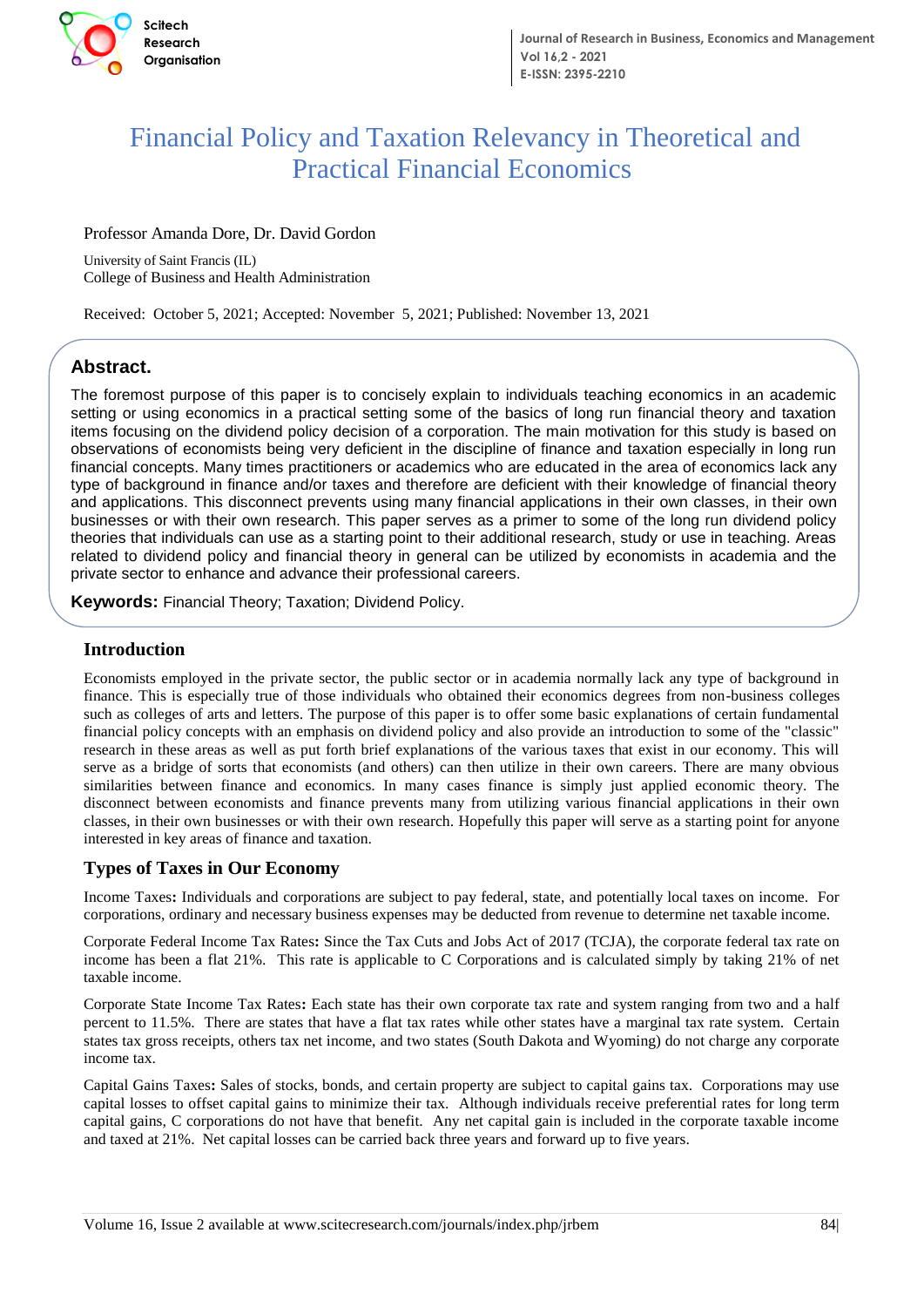Sales Taxes**:** Sales tax is made up of a combination of state and local taxes based on sales. The seller corporation is responsible for collecting and remitting tax based on their sales receipts. Corporations pay sales tax on their purchases and they charge sales tax on their sales.

Payroll Taxes**:** Employers are responsible for paying multiple taxes based on their employee's income. Some of these taxes are withheld from the employee's income and others the corporation is obligated to pay. The employer portion of these taxes include Social Security Taxes (6.2% of wages), Medicare Taxes (1.45% of wages), Federal Unemployment Taxes (FUTA) and State Unemployment Taxes (SUTA).

Property Taxes**:** Corporations pay property tax on the assessed value of their owned real estate just like individuals. These are typically levied at the state, county, and local level. Property taxes fund local government programs including fire, safety, schools, roads, etc.

Excise Taxes: Excise taxes are often referred to as "sin taxes" because they are only levied on specific products and services that governments wish to discourage the use of. For example, alcohol, tobacco, firearms, and gasoline are some of the items that excise taxes are charged on. These taxes are charged at the time of manufacture instead of at the time of sale, so often times the excise tax is baked into the price of the product and the consumer doesn't even realize that they are paying them.

### **Financial Policies**

A Nobel laureate and co-author wrote the first exhaustive work on the financial policies of business firms (Fama & Miller, 1972). They utilize a two-period market partial equilibrium model without taxes to show that in a perfect capital market the capital structure decision of a firm does not affect the market value of a firm. This result occurs, because the financial decisions of a firm have no effect on the collection of probability distributions on the market value of a firm in time period two or on the probability distributions that can be sold by investors who owned these securities in time period zero and still hold these assets at time period one. This is known as the first separation principle. Their two period results extend also to a multi-period world with minor differences. When corporate taxes are introduced the conclusions change. Under current U.S. tax law, firms can deduct any interest paid on debt instruments, such as bonds. This makes the value of a levered firm equal to the value of an unlevered firm plus the discounted market value of future interest payments; hence a firm should finance their assets thru debt issues in lieu of issuing equity in order to maximize the value to stakeholders. The authors then introduce personal taxes into their model. During this time frame, individuals could deduct interest payments on their personal debt, much like corporations could do. If individuals could somehow replicate the tax subsidy that a corporation earns when it issues debt, then the initial result that a firm's capital structure does not matter would still hold. They find that no such replication can transpire, thus a firm's capital structure does affect firm value.

Dividend policy was also addressed by the authors. They find that under certain assumptions the dividend policy of a firm does not influence the shareholder's value. The market value depends on interest rates, operating earnings and investment outlays, but not dividends or lack of dividends as illustrated by the following valuation equation obtained in a two-period model:

$$
V(t) = \frac{1}{1 + r_{t+1}} [R(t+1) - W(t+1) - I(t+1) + V(t+1)]
$$

V(t) represents the value of a firm at time period t,  $r_{t+1}$  is the discount rate, R is the firm's earnings, W is the outlay for operating expenses, such as wages, I represents investment outlays and V is the value of the firm, all at time period t+1. The above would also extend to a multi-period model with the equation changing only slightly due to differences in notation which I shall ignore reproducing in this chapter of my dissertation.

Pringle and Harris (1984) provide a more practical than theoretical analysis of the financial policy of a firm. In determining what capital structure a firm should adopt, they focus more on using sensitivity analyses and financial ratios to guide a firm towards the correct financing decision. They do provide a cursory look at the roles that corporate and personal taxes might play in swaying firm behavior in financing matters. In discussing dividend policy, they look at the effects that brokerage commissions and issuance costs of new securities play in determining the appropriate dividend level. Commissions may tend to exert a bias towards paying out a significant dividend, because otherwise if shareholders needed current income they would have to sell part of their shares and thus incur brokerage commissions. On the other hand individuals not desiring current income might assign a higher value to firms that pay out a low dividend, because they would have to presumably reinvest any dividend payouts and thus incur commission charges. High security issuance costs causes a firm to hold back dividends in the event those funds are needed for expenditures, otherwise the firm would have to issue new securities and incur further costs in doing so.

Keown, Martin, Petty & Scott (2001) assign great importance to the financial policies of business firms. The authors cite that the main goal of a firm is to maximize the market value of the firm. They see a firm as facing two types of risk: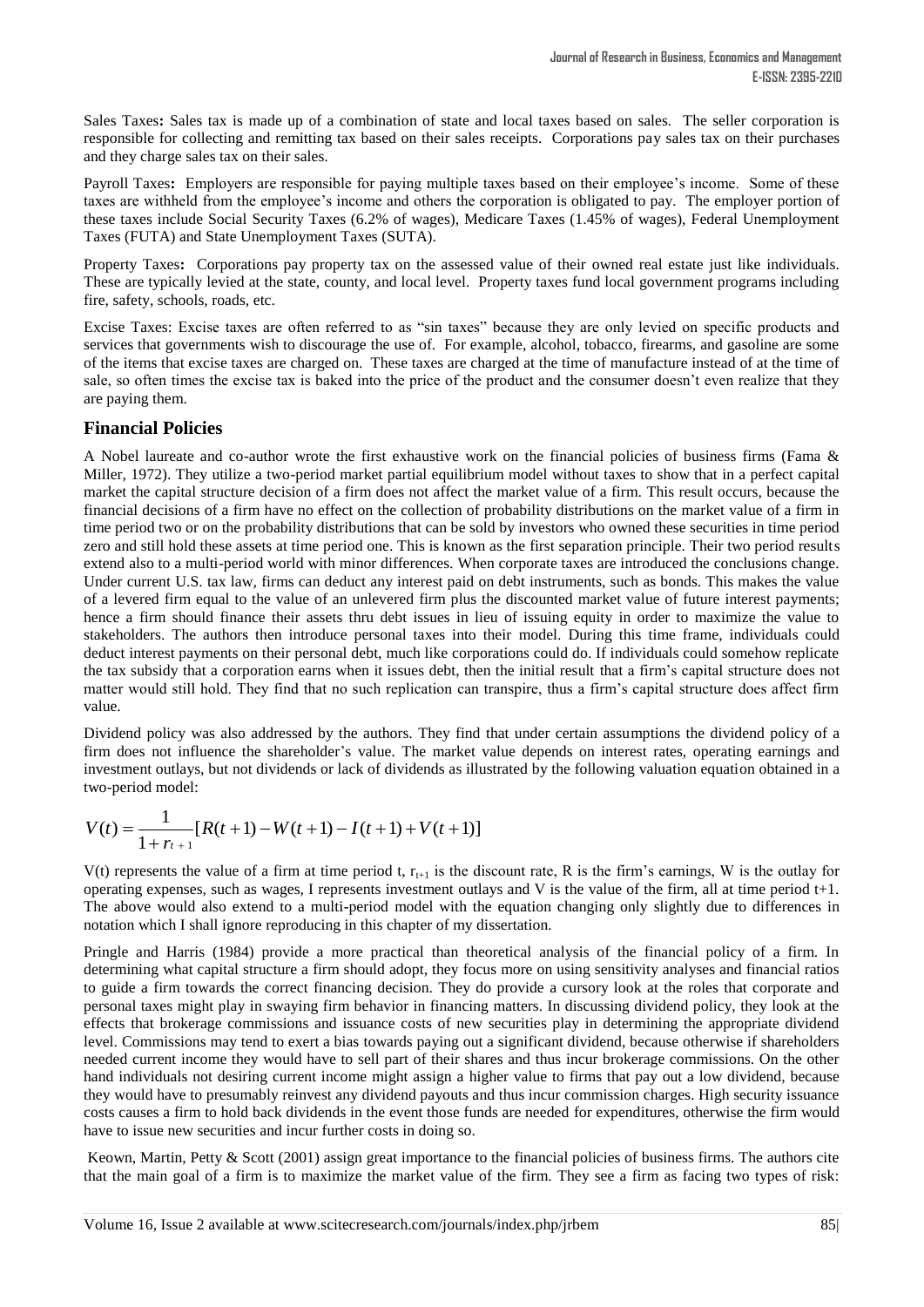business risk and financial risk. The two types of risk are related, but only financial risk is directly affected by the financial policies of a firm. A firm must decide on a degree of financial leverage that will be used to finance their capital projects or assets which will in turn impact their earnings. The degree of operating leverage must also be decided upon and this will also have an impact on variables such as sales and earnings. A firm's capital structure might also influence the market value of a firm. The appropriate mix of common stock, preferred stock and debt to utilize in financing assets is of the utmost importance. Under certain assumptions the authors demonstrate that it is possible for the value of a firm to be affected by different capital structure mixes. One argument calls for a firm to be financed entirely by debt, another states that a firm should be financed with a limited amount of debt due to the presence of positive bankruptcy and agency costs and a third theory suggests that a firm's choice of a capital structure doesn't have any impact on the value of a firm.

The authors also discuss the role that dividend policy plays within a corporation. When a firm makes positive earnings they can either retain all these earnings or remit some of these earnings to shareholders in the form of a dividend. Thus, firms can either have a positive payout ratio or a zero payout ratio. There are four important dates associated with a dividend payment decision. The declaration date is the date when firms publicly announce that they will be making a dividend payment. At this point the dividends become a financial obligation to the firm. The record date is the date that determines who will receive the dividend from the firm. The ex-date is set by the associated stock exchange and this is the date at which the common shares trade without the dividend. The ex-date is two days prior to the record date and in actuality determines who gets to actually keep the dividend. The payment date is when the dividend payment is actually made. Similar to the capital structure of a firm, there are three rival theories concerning which is the correct dividend policy for a firm to follow. In other words, which policy maximizes the market value of a firm. One theory suggests that dividend policy is irrelevant, one recommends paying out a high dividend and the last theory proposes paying out a low dividend or none at all. The residual dividend theory, the clientele effect, the expectations effect and the information effect are also explored.

An abundance of empirical studies are reviewed by the authors. The studies offer a plethora of conflicting conclusions.

## **Dividend Policies**

Under conditions of perfects markets, rational behavior and perfect certainty it can be shown that the dividend policy of a firm is irrelevant, in other words it has no impact on share values (Miller & Modigliani, 1961). With the aforementioned assumptions adopted, each share of common stock must be priced such that the rate of return, which includes dividends and capital gains per dollar, on every company's shares must be equal. The authors develop the following relationship:

$$
V(t) = \frac{1}{1 + p(t)} [X(t) - I(t) + V(t+1)]
$$

Where  $V(t)$  is the value of a firm at time t,  $p(t)$  is the discount rate at time t,  $X(t)$  is the firm's net profit at time t,  $I(t)$  is the firm's level of investment at time t and  $V(t+1)$  is the value of the firm at time t+1. Dividends do not enter the valuation equation for the firm. The value of the firm is based solely on the earning power and investment policy of the firm. Shareholders do not care how their returns are packaged, only the return itself matters. These results still hold even if the perfect certainty assumption is dropped from the model.

There is a special case where dividend policy would influence the value of a firm. If a firm is financed entirely by internal funds, then the dividend policy and investment policy, which determines the value of a firm, would be indistinguishable.

The authors make a point of discussing the informational content of dividends. In a world of uncertainty there appears to be a positive correlation between increases in dividends and share prices. This does not negate the above dividend irrelevancy argument. A firm seeks to keep a constant payout ratio and thus would only increase dividends if they believed future earnings were going to rise, therefore the increase in share prices noticed after a dividend increase results only because the investing public takes the rise in dividends as a signal that earnings will be increasing as well. The perceived increase in earnings is what actually drives the market price upward, not the dividend escalation itself.

Graham and Dodd (1951), Clendenin and Van Cleave (1954), and Gordon, M. (1959) find that dividend policy does matter. They argue that a dollar dividend is more certain than a dollar in capital gains, therefore investors prefer the dividend over the capital gain and will raise the relative price of these stocks accordingly via a larger demand. This is known as the bird in the hand model. Prior to the findings of Miller and Modigliani (1961) this model was never seriously questioned.

Black and Scholes (1974) demonstrate that dividend yields have no effect on share prices; therefore there is no way of telling whether or not a change in dividend policy will change firm value. There are two classes of investors that exist: those that prefer a high dividend payout and those that prefer a low dividend payout. Investors in the first class would include corporations, certain trusts funds, endowment funds and investors who find it cheaper and relatively easier to obtain income from their wealth by receiving dividends as opposed to selling their shares or borrowing money against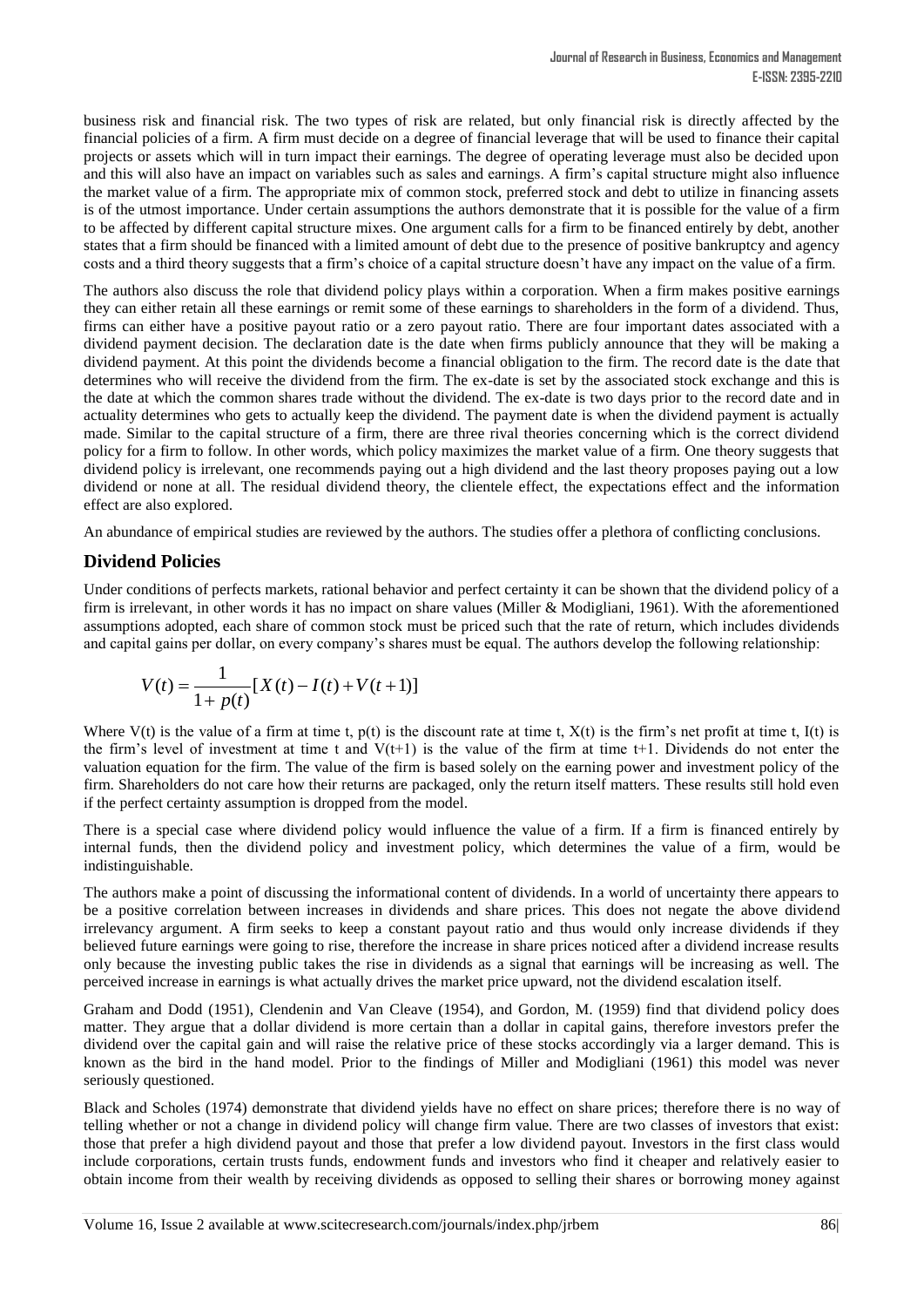their shares. Corporations pay a higher tax rate on realized capital gains than dividends, thus they prefer the higher payout. Endowment funds and certain trusts find it administratively easier to receive dividends in lieu of capital gains. Investors preferring a low payout include individuals in high income tax brackets who would prefer to pay the lower capital gains rate. These are called "tax effects". Corporations are aware that these dissimilar clienteles exist. If a firm's dividend policy has no effect on its' investment decisions then as a group they will adjust their dividend policies in such a way that satisfies the current investor demand for such policies. The supply of each level of dividend yield will come to match the demand in a well functioning market, such as the stock market is thought to be. This is called the "supply effect". If there was an excess demand for a particular dividend yield, then a company could alter its' dividend policy accordingly and increase the stock price of its' shares. This type of arbitrage opportunity would not exist for long in this type of market.

The authors show that it is impossible to construct a high yield portfolio and a low yield portfolio whose returns are perfectly correlated, since systematic differences between the two types of stock exist. Assuming investors seek to avoid risk and therefore prefer to be diversified, they would in practice shun these two extreme portfolios. This is called the "diversification effect".

The authors demonstrate empirically that there is no difference between the after tax returns on high dividend yielding stocks and low yielding stocks. When investors are aware of this it is called the "uncertainty effect". The final result is that despite the tax effects and supply effects that might exist, the uncertainty effect dominates and implies that investors can ignore tax effects. This leads to the conclusion that a firm does not have any reason to change its' dividend policy in order to increase share prices, because the attempt would prove futile. For example, an investor who is tax exempt for some reason realizes that dividend yield has no discernible effect on stock returns over time. In some periods the higher yielding stocks will provide a greater return and in some periods a lower return. The investor also realizes that by owning only high yielding stocks, he or she is not well diversified which all risk averse investors desire to be. Therefore, the investor won't have a preference of a higher yielding stock over a lower yielding stock.

Long (1977) finds a significant clientele effect, but also concludes that dividend policy should be irrelevant to firms.

Empirical evidence does exist suggesting a positive correlation between dividend yields and expected returns on stocks (Litzenberger and Ramaswamy, 1979). They use a maximum likelihood technique to estimate the following regression equation:

$$
E(R_i)-r_f=a+b\beta_i+c(d_i-r_f)
$$

 $E(R_i)-r_f$  is the excess expected return of stock i over the risk free rate,  $B_i$  is the beta of stock i, which is the measure of systematic risk a security possesses, and  $d_i$  is the dividend of stock i. There work shows that the estimates for a,b, and c are all positive. The positive coefficient, c, suggests that a lower dividend causes a higher expected return on stock. They also apply a generalized least squares and an ordinary least squares model and arrive at the same signs for a, b, and c. They maintain that a one dollar increase in dividends will result on average in a 23 cent increase in required return. Their results imply that if a firm reduces their dividend, expected stock returns will rise, thus in order to maximize shareholder value they should payout the least dividend possible after setting their capital budget. Investors must be compensated with a higher return when receiving a dividend. This is referred to as the differential tax effect. They also find evidence of a dividend clientele effect.

Criticism of the empirical methods used by Litzenberger and Ramaswamy (1979) are presented by Hess (1982). He finds that the presumed differential tax effect is due to biases in their estimation methods. The seeming effect might be due simply to dividend announcement effects.

Miller and Scholes (1982) unearth additional evidence that no significant relationship exist between stock returns and dividend payouts or yields. They view any statistical relationship found between dividend yields ad stock returns to be due to unmeasured dividend information effects. Using a three step, pooled cross section and time series approach they find that dividends are irrelevant. They present evidence suggesting that the way dividend yields are defined will impact any empirical results produced. The authors posit that previous work finding a differential tax effect was flawed in the way dividend yields were defined and led to biases in parameter estimates. Informational effects were not properly weeded out of the data, thus leading to flawed conclusions.

Taxable investors are indifferent to dividends even when capital gains taxes are substantially below rates applied to dividends (Miller and Scholes, 1978). At this time the Internal Revenue Code limited interest deductions to the amount of investment income received and allowed the tax fee accumulation of wealth at a before tax interest rate in financial vehicles, such as life insurance policies and pension funds. (These parts of the Internal Revenue Code have not changed in any considerable manner to date.) These features of the Internal Revenue Code allow investors to reduce or eliminate any tax disadvantage that dividends have relative to capital gains, thus rendering dividend policy irrelevant to firm valuation. This is called the "strong invariance proposition".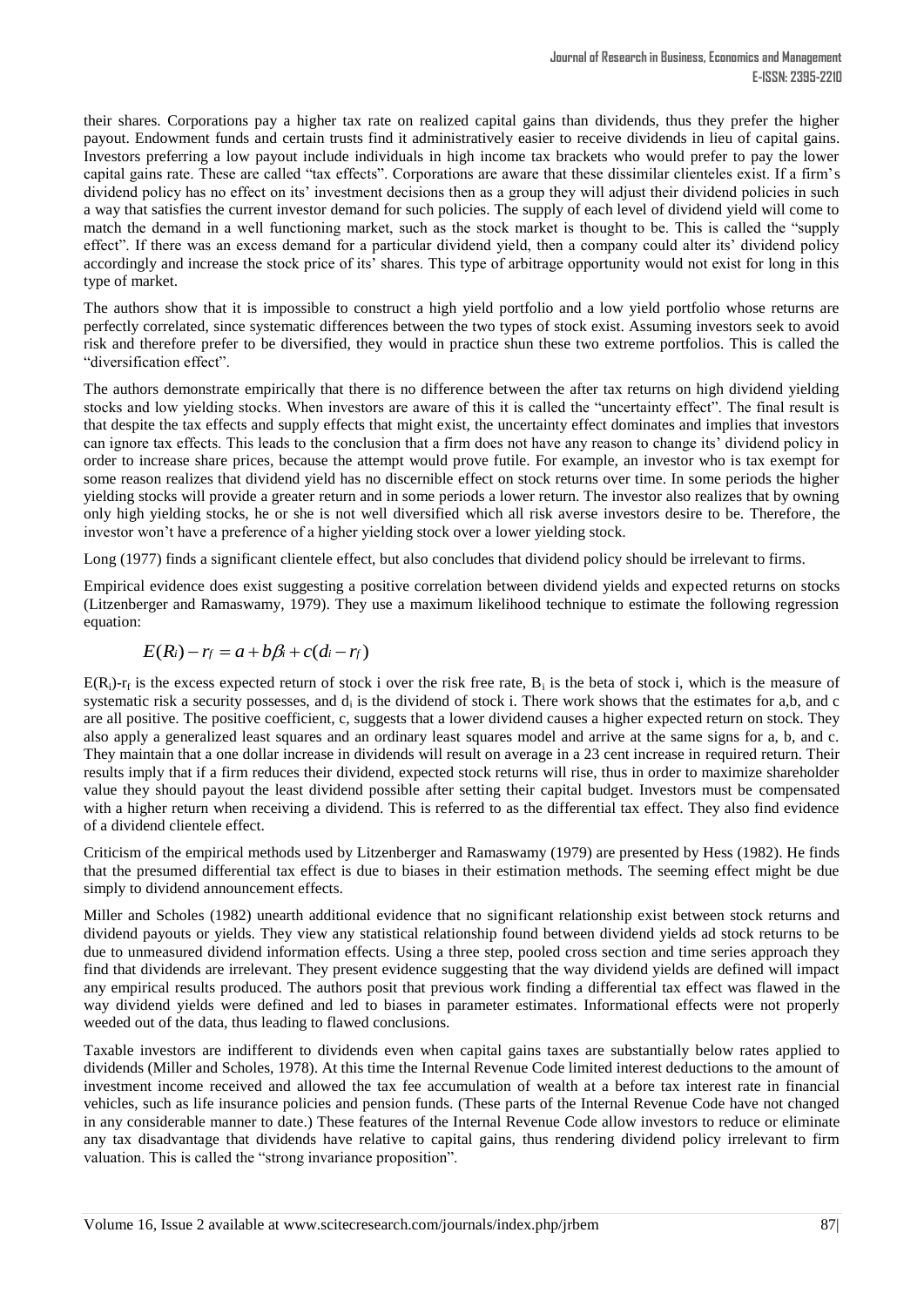Feenberg (1978) analyzes the aforementioned "strong invariance proposition" and finds that the conditions that must exist for this proposition to hold are extremely rare, thus rendering any role for this hypothesis in making dividend decisions moot. In order for the hypothesis to work, individuals must borrow enough money in order to produce a one dollar interest expense deduction for each dollar in dividends they receive. The author sees this as something that individuals are unlikely to do and also as something that the Internal Revenue Service might not allow. Looking at tax returns for 1977, he finds that only 2.5% of dividend recipients even qualify for this type of dividend laundering, thus 97.5% of all shareholders would not be impacted by such a strategy.

A method of presenting and testing marginal stockholders tax brackets is introduced by Elton and Gruber (1970). Knowing these brackets will allow certain inferences to be drawn about what dividend policy is most appropriate for business firms that have positive earnings. A correlation between investor tax rates and dividend policy would suggest a clientele effect, which would make it costly for a firm to switch their dividend policy. On the ex-divined date a stock begins to trade minus the dividend. If an investor owns the stock before and on the ex-dividend date the investor gets to keep the dividend. If the investor sells before the ex-date the dividend is forfeited. If we assume that the stock market is rational, then the stock price should fall on the ex-date in an amount equal to the relative value of the dividends in relation to the capital gains to the marginal stockholders. Marginal tax brackets can then be deduced from the behavior of common stocks on the ex-date. The author forms a test statistic that would make a stockholder with a certain set of tax rates indifferent to the timing of purchases and sales of the stock which means the individual is indifferent to a dollar in dividends or a dollar in capital gains. The test statistic is presented below.

$$
\frac{P_b - P_a}{D} = \frac{1 - t_o}{1 - t_c}
$$

 $P_b$ =Price on the day before the stock goes ex-dividend

 $P_a$ =Price of the stock on the ex-dividend day

 $T<sub>o</sub>=$ Ordinary income tax rate

 $T_c$ =Capital gains rate

D=The amount of the dividend

The author finds that individuals in high tax brackets prefer a low dividend yield and investors in lower brackets prefer dividends based on inferring tax rates from the ex-dividend date price changes. Evidence for a dividend clientele effect therefore exists.

Ex-dividend date returns vary according to the taxability of the distributions (Eades, Hess & Kim, 1984). The authors find evidence suggesting that for taxable common stocks the ex-dividend date returns are consistent with the hypothesis that dividends are taxed higher than capital gains. They also find that the ex-dividend date returns of preferred stocks are consistent with preferreds being taxed at a lower rate than capital gains and that the ex-dividend date yield on non-taxable dividends are priced as if they actually were fully taxable. They offer no significant explanation as to why the various types of stocks behave in this manner.

Fama and French (1988) perform an empirical study of the effect that dividend yields have on stock returns. They find that a causal relationship between the two exists. As the return horizon is lengthened the coefficient of determination increases, meaning that the predictive power of dividend yields on forecasting future stock returns improves over time. The authors find that significant autocorrelation and a type of discount rate effect are the probable causes.

Tax based and signaling type theories are tested against contracting theories (Smith and Watts, 1992). The authors find several empirical relationships among dividend policies, capital structures, compensation policies and various firm characteristics. Their evidence suggests that cross sectional variation in dividend policies are explained better by contracting theories rather than the traditional tax theories or signaling theories which are traditional used.

Fama and French (2001) find that since 1978 the percentage of publicly traded firms paying out dividends has fallen substantially from 66.5% to 20.8% in 1999. They reason that most of the newly listed firms during that time span have been smaller firms that are characterized by low profits and high growth opportunities. These characteristics make it difficult to pay out a cash dividend at least until the firms enter a more mature growth stage. The authors also find that even after adjusting for this trend in smaller firms being listed on U.S. stock exchanges dividend payouts have fallen over time. This might be due to the effect of the various tax schemes that have existed in the last 25 years.

Smaller firms tend to partially compensate managers with stock options more so than more established larger firms. These types of managerial stock incentives influence the dividend policy of firms (Fenn and Liang, 2001). The authors analyze the data of nonfinancial firms during the 90's. They find that companies with low management stock ownership tend to pay out a higher dividend. These types of firms would also be likely to have the greatest agency costs. Stock options have an impact on payout policy. The writers also find a significant negative relationship between management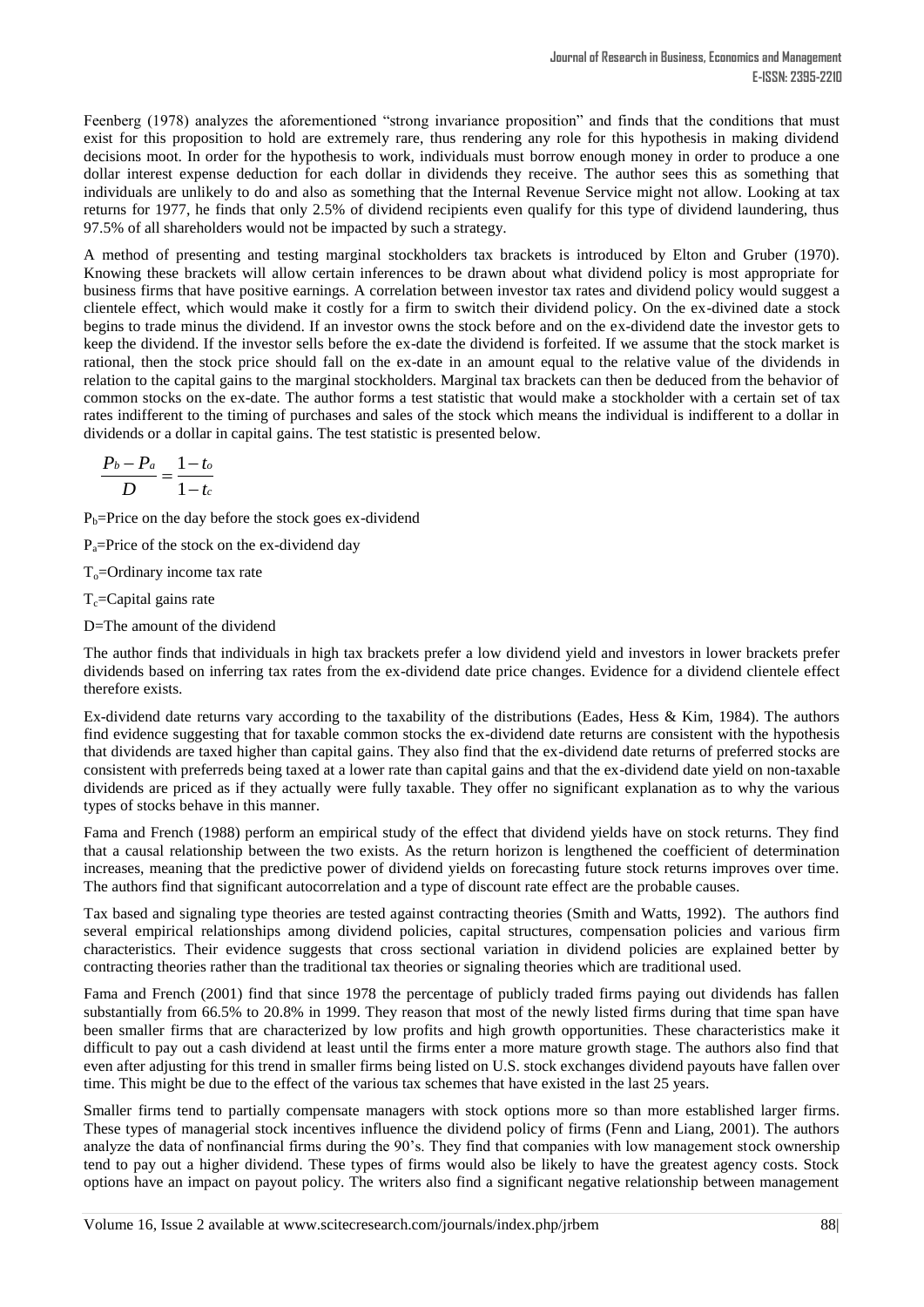stock options and dividends. A positive relationship between stock repurchases and dividends is also found. Over the past few decades dividend payouts have decreased and stock repurchases have grown. This could be due to the increase in management stock options that have been issued over the same time period.

Some firms prefer to pay out dividends in lieu of repurchasing shares of common stock (Allen, Bernardo, and Welch, 2000). These authors find that personal tax rates are not as important as differences in tax rates between institutional and individual investors in determining a firm's dividend policy. Over time, institutional investors have become relatively more important than individuals as investors in stock. If institutional investors are taxed less than individuals, then dividends could attract a certain clientele, i.e. institutional investors. Presumably, these investors are more adept at identifying firms that are well managed and generally higher in quality. This might explain why many firms still pay out a generous dividend even though for many individuals taxes create a bias against a high payout rate.

Grullon and Michaely (2002) demonstrate that stock repurchases utilize funds that would have been allocated towards dividend payments to stockholders. Firms find using stock repurchases instead of dividends a more efficient method of creating cash payouts to owners. This is true of both small and large firms. Small firms simply have a tendency to fully cannibalize dividends in favor of repurchase and larger firms still pay out dividends, but tend not to increase them with as much fervor as they did in the past before repurchases became popular. Repurchases grew in popularity when regulations on these were relaxed during the 1980's. The authors refer to the crowding out of dividends by stock repurchases as their substitution hypothesis.

Pilotte (2003) assumes that the negative relationship between stock returns and inflation is due to inflation serving as an inverse indicator of future real output. The author conjectures that inflation also serves as a proxy for excess returns which are defined by real price to dividend ratios. When excess returns and inflation are correlated, the relationship between stock returns and inflation differ for the two components of return, which are a stock's dividend yield and capital gain. These relationships tend to differ when comparing U.S. and foreign markets, but this is most probably due to important and significant institutional factors that differ among countries.

Getry, Kemsley and Mayer (2003) focus specifically on real estate investment trusts (REIT's). REIT's under current laws have limited discretion over their dividend policy. They are required to pay out a dividend. This limited discretion combined with a relative transparent balance sheet enables the authors to avoid some of the empirical difficulties encountered by others when analyzing dividend polices of firms. They find that the value of a firm is influenced by dividends in the sense that all future dividend taxes are discounted and accounted for in share prices.

A catering theory of dividends is proposed by Baker and Wurgler (2004). They perform an empirical study which suggests that firms react to the prevailing investor sentiment for dividends. When investor demand for dividends is high, firms tend to begin paying out a dividend if they haven't been doing so. When investor demand for dividends is low evidence suggest that some firms omit paying a dividend. Managers tend to cater to investor demands when setting dividend policy. Their theory is a demand driven model.

Koch and Sun (2004) investigate whether or not dividends operate as a signaling apparatus. Investors can obviously observe past earnings changes of firms. They might view any changes as transitory and not an indication of what will happen to the future earnings of the firm. The authors conclude that changes in dividends signal investors that past earnings changes will persist in the future. This signaling effect fluctuates with the magnitude of the dividend modification and whether or not earnings increased or decreased in the recent past.

Dividend policy might also be shaped by agency problems (LaPorta, Lopez, Shleifer & Visny, 2000). These authors investigate two models using agency costs as the prime determinant of dividend policy. One model is identified as the "outcome model" and states that dividends are paid out due to the demand of minority shareholders for cash. The second model put forth is entitled the "substitute model". This hypothesizes that firms issue dividend payments in order to establish a positive reputation among minority shareholders. The outcome model would indicate a positive relationship between dividend payouts and the strength of minority shareholder rights. The substitute model predicts that a negative relationship between the two variables. The empirical results lead the authors to conclude that the outcome model is more appropriate in explaining actual firm behavior.

Naranjo, Nimalendran, & Ryngaert (2000) study the time variation of ex-dividend date stock returns. They find that the returns are influenced by a corporate dividend capture effect.

### **Conclusion**

This paper has served to concisely explain to academics teaching economics or practitioners using economics in a business situation some of the essentials of long run financial theory focusing on the dividend policy choice of a business firm. One major concern is that many economists seem very deficient in the discipline of finance especially in long run financial concepts. This detachment serves as a constraint for economists, in their own business practice or with their own academic research. This paper has served as a primer to some of the long run dividend policy theories that individuals can use as a starting point to their additional research, study or use in teaching.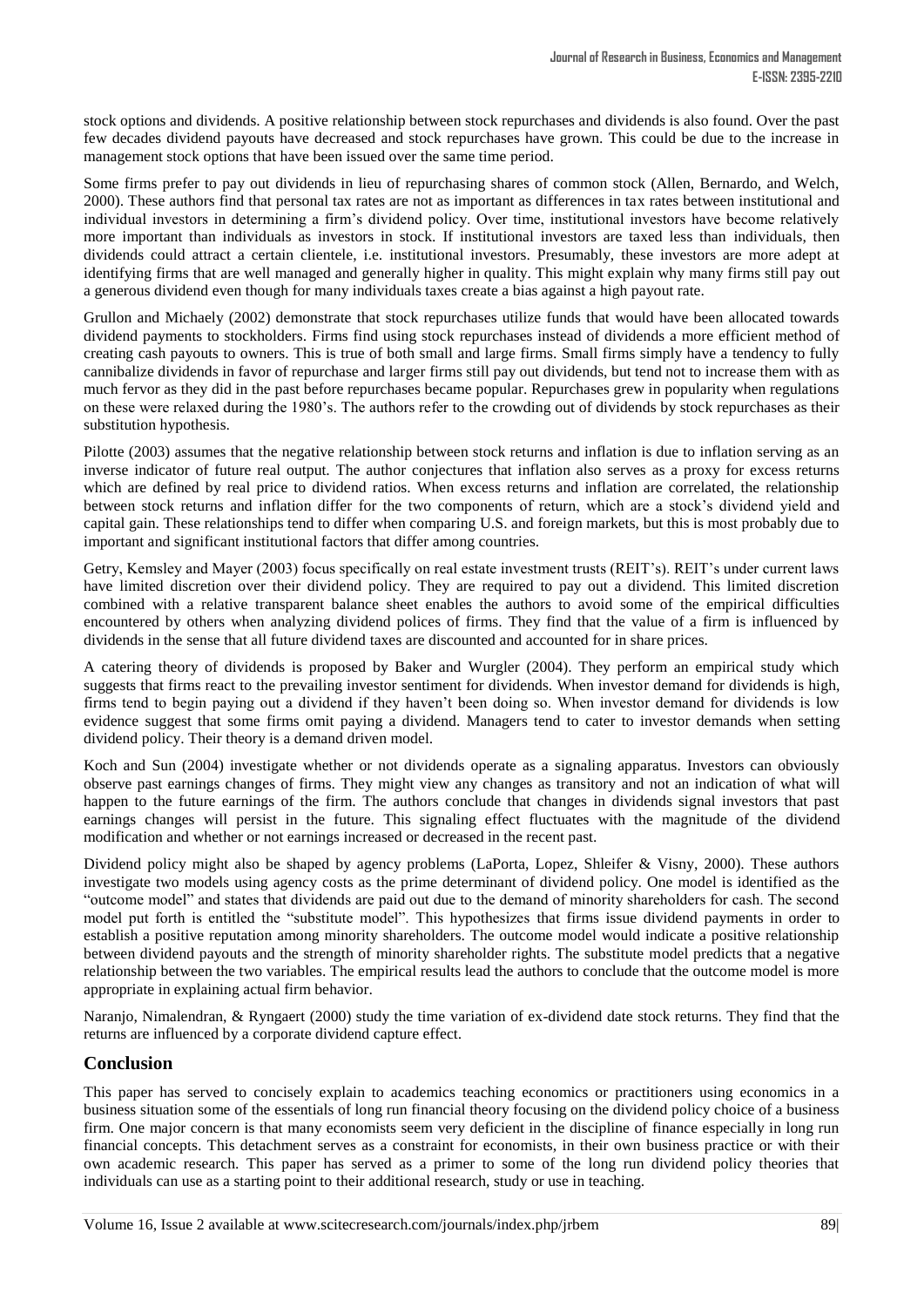#### **References**

- [1] Allen, F. Bernardo, A.E. and Welch, I. (2000). A Theory of Dividends Based on Tax Clienteles. Journal of Finance. 55 (Dec.). 2499-2536.
- [2] Baker, M. and Wurgler, J. (2004). A Catering Theory of Dividends. Journal of Finance. 59 (Jun.). 1125-1165.
- [3] Black, F. and Scholes, M. (1974). The Effects of Dividend Yield and Dividend Policy on Common Stock Prices and Returns. Journal of Financial Economics. 1 (May). 1-22.
- [4] Clenddenin, J. and Van Cleave, M. (1954). Growth and Common Stock Values. Journal of Finance. 9 (Dec.). 365-376.
- [5] Eades, K., Hess, P. and Kim, E. (1984). On Interpreting Security Returns During the Ex-Dividend Period. Journal of Financial Economics. 13 (March ). 3-34.
- [6] Elton, E. and Gruber, M. (1970). Marginal Stockholder Tax Rates and the Clientele Effect. Review of Economics and Statistics. 52 (Feb.) 68-74.
- [7] Fama, E. F. and French, K. R. (1988). Dividend Yields and Expected Stock Returns. Journal of Financial Economics. 22 (Oct.). 3-25.
- [8] Fama, E. and French, K. (2001). Disappearing Dividends: Changing Firm Characteristics or Lower Propensity to Pay? Journal of Financial Economics. 60 (Apr.). 3-43.
- [9] Fama, E. and Miller, M. (1972). The Theory of Finance. Florida: Dryden Press.
- [10] Feenberg, D. (1981). Does the Investment Interest Limitation Explain the Existence Of Dividends? Journal of Financial Economics. 9 ( ). 265-269.
- [11] Fenn, G.W. and Liang, N. (2001). Corporate Payout Policy and Managerial Stock Incentives. Journal of Financial Economics. 60 (April). 45-72.
- [12] Getry, W.M., Kemsly, D. and Mayer, C.J. (2003). Dividend Taxes and Share Prices: Evidence from Real Estate Investment Trusts. Journal of Finance. 58 (Feb.). 261-282.
- [13] Gordon, M. (1959). Dividends, Earnings and Stock Prices. Review of Economics and Statistics. 41 (May). 99- 105.
- [14] Graham, B. and Dodd, D. (1951). Security Analysis. (3rd Ed.). New York: McGraw-Hill.
- [15] Grullon, G. and Michaely, R. (2002). Dividends, Share Repurchases, and the Substitution Hypothesis. Journal of Finance. 57 (Aug.). 1649-1684.
- [16] Hess, P. (1982). The Ex-Dividend Day Behavior of Stock Returns: Further Evidence On Tax Effects. Journal of Finance. 37 (May). 445-456.
- [17] Keown, A., Martin, J., Petty, J. and Scott, D. (2001). Foundations of Finance. (3<sup>rd</sup> ed.). New Jersey: Prentice Hall.
- [18] Koch, A. and Sun, A. (2004). Dividend Changes and the Persistence of Past Earnings Changes. Journal of Finance. 59 (Oct.). 2093-2116.
- [19] LaPorta, R. Lopez, F., Shleifer, A. and Vishny, R. (2000). Agency Problems and Dividend Policies Around the World. Journal of Finance. 55 (Feb.). 1-33.
- [20] Litzenberger, R.H. and Ramaswamy, K. (1979). The Effect of Personal Taxes and Dividends on Capital Asset Prices. Journal of Financial Economics. 7 (June). 163-195.
- [21] Long, J. B. Jr. (1977). Efficient Portfolio Choice with Differential of Dividends and Capital Gains. Journal of Financial Economics. 5 (May). 25-53.
- [22] Miller, M. and Modigliani, F. (1961). Dividend Policy, Growth, and the Valuation of Shares. Journal of Business. 34 (Oct.). 411-433.
- [23] Miller, M. and Scholes, M. (1978). Dividends and Taxes. Journal of Financial Economics. 6 (Dec.). 333-364.
- [24] Miller, M. and Scholes, M. (1982). Dividends and Taxes: Some Empirical Evidence. Journal of Political Economy. 90 (Dec.). 1118-1141.
- [25] Naranjo, A., Nimalendran, M., and Ryngaert, M. (2000). Time Variation of Ex-Dividend Day Stock Returns and Corporate Dividend Capture: A Reexamination. Journal of Finance. 55 (Oct.). 2357-2372.